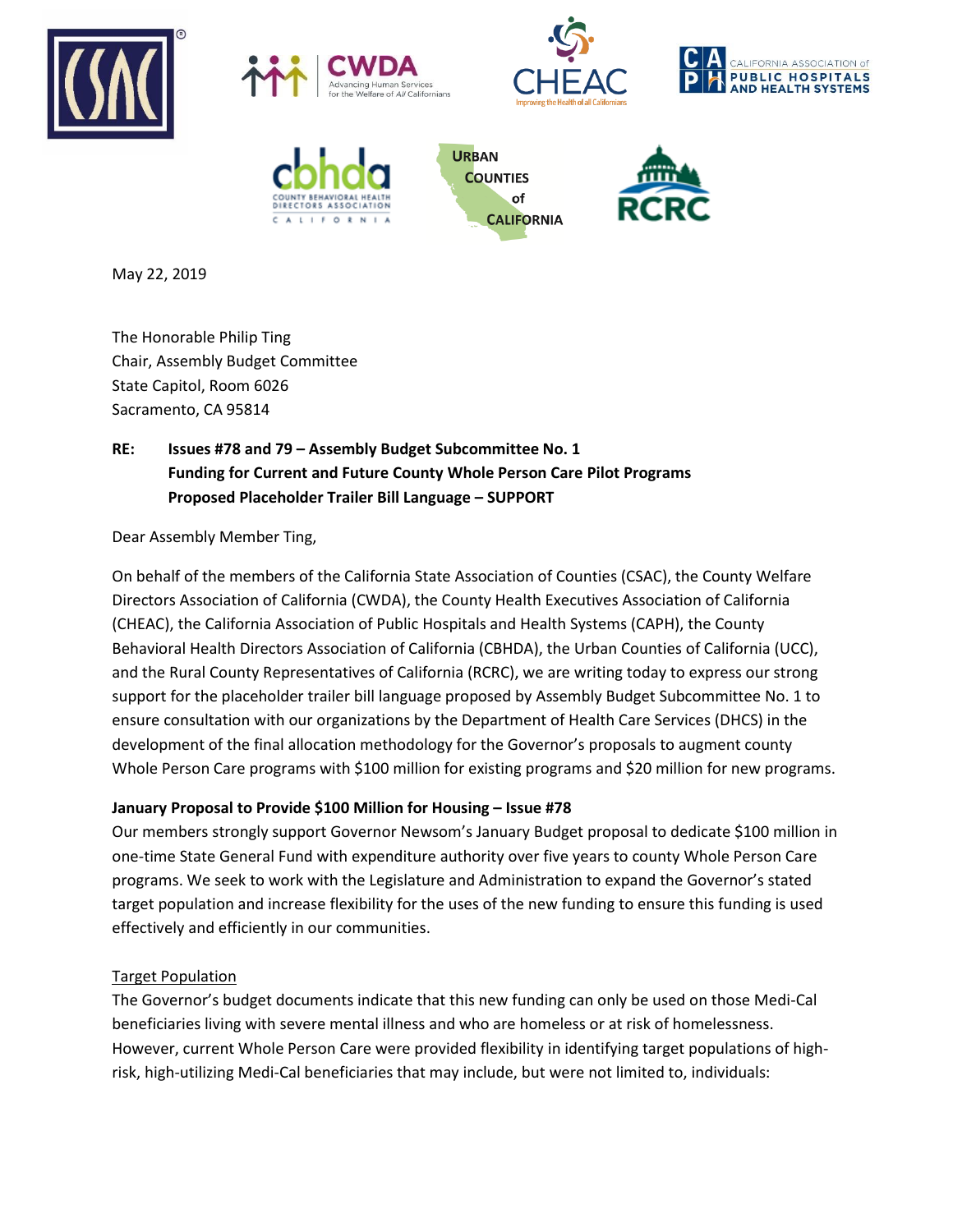Page 2 Re: WPC May 22, 2019

- with repeated incidents of avoidable emergency use, hospital admissions, or nursing facility placement;
- with two or more chronic conditions;
- with mental health and/or substance use disorders;
- who are currently experiencing homelessness;
- who are at risk of homelessness, including individuals with no place to live following release from an institution such as hospitals, skilled nursing facilities, IMDs, jails and state prison.

The target population for any particular WPC pilot, therefore, may or may not overlap with the proposed target population definition for use of the new housing funds. We recommend that Whole Person Care pilots be allowed discretion to identify the population that could most benefit from the state's allocation of housing funds.

### Flexible Housing Services Needs are Critical

Additionally, we recommend permitting several broad categories of housing or housing-related uses with this state-only funding. In his January proposal, the Governor referred to "supportive housing," while the April DHCS funding allocation indicates that the funding may only be used for short- or longterm housing, hotel vouchers, rental subsidies, and capital investments.

Housing-related services are among the most desperately needed resources for Whole Person Care clients. The opportunity to allow Whole Person Care programs to use this state-only funding more flexibly than federal Medicaid requirements, even under the state's 1115 Medicaid Waiver, would be a great boon to the mission of the program: using the "whatever it takes" model to improve the health of Whole Person Care clients.

#### **\$20 Million for New Whole Person Care Pilots – Issue #79**

Counties that are not currently participating in the Whole Person Care pilot program are especially excited about the Governor's May Revision proposal for \$20 million from the state's Mental Health Services Fund for new Whole Person Care programs in additional counties. Like the housing allocation methodology above, it is imperative that counties be involved in the process to distribute this funding, as innovations around the coordination of services are at the heart of county-led Whole Person Care pilots.

#### **Subcommittee No. 1 Proposal**

In closing, our associations support the proposed investments of \$100 million in housing services and \$20 million to expand this innovative program to additional counties not currently leading Whole Person Care pilots and want to reiterate our commitment to partnering with the Legislature and Administration to maximize the effectiveness of this funding. Our members stand ready to leverage this funding to support the health and housing needs of our Whole Person Care clients, and would appreciate consideration of the points outlined above to assist counties.